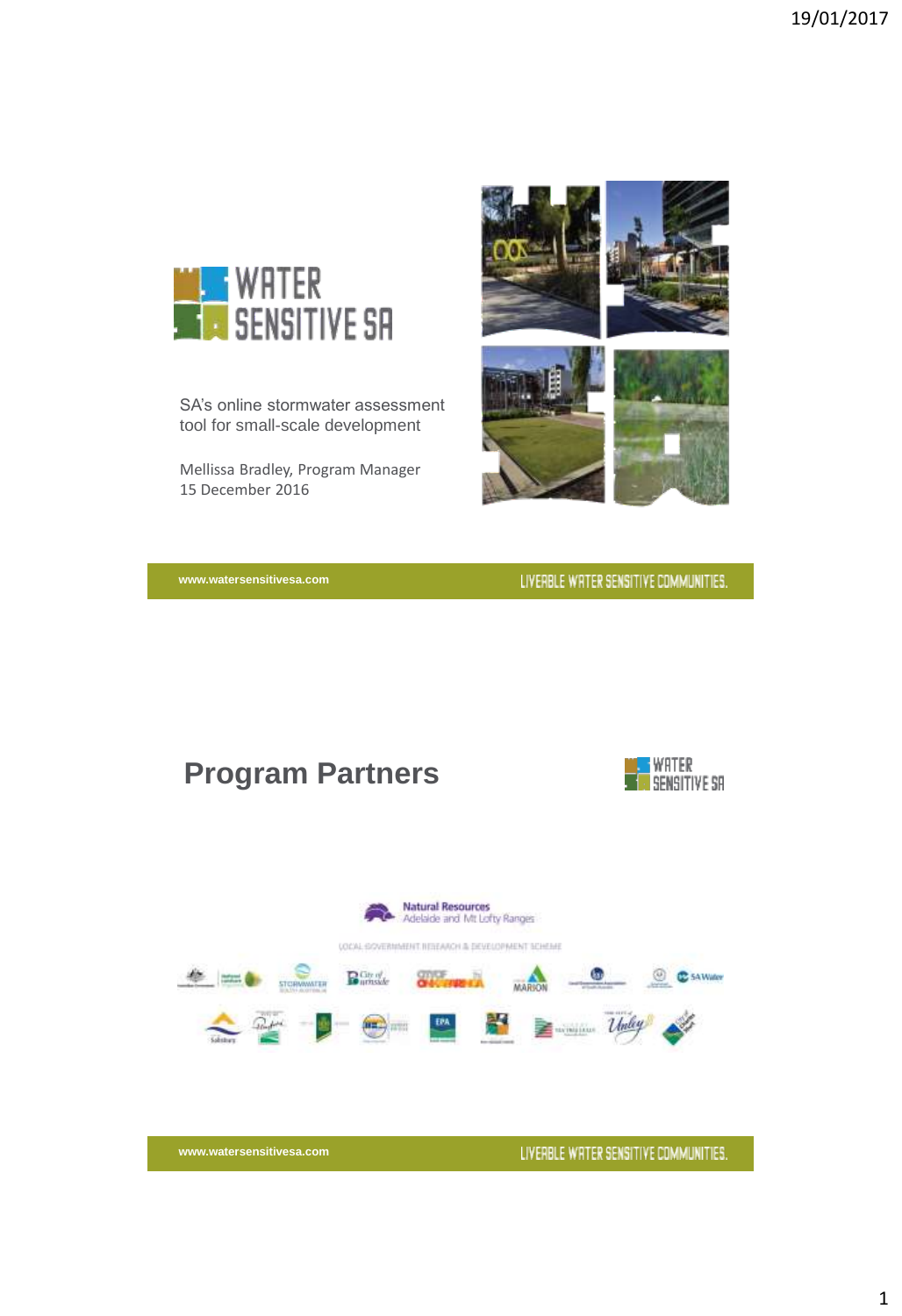

**www.watersensitivesa.com**

LIVERBLE WRTER SENSITIVE COMMUNITIES.

## *Living Adelaide* **– 30 Year Plan for GA**





WSUD in new developments for water quality, water p<sub>114</sub> WSUD in new developments for water quality, water<br>efficiency and to support public stormwater systems



P116 Provision of stormwater infrastructure to manage & reduce impacts of: (i) run-off from infill (ii) flooding and (iii) pollution





Source: A.King

**www.watersensitivesa.com**

Source: A.King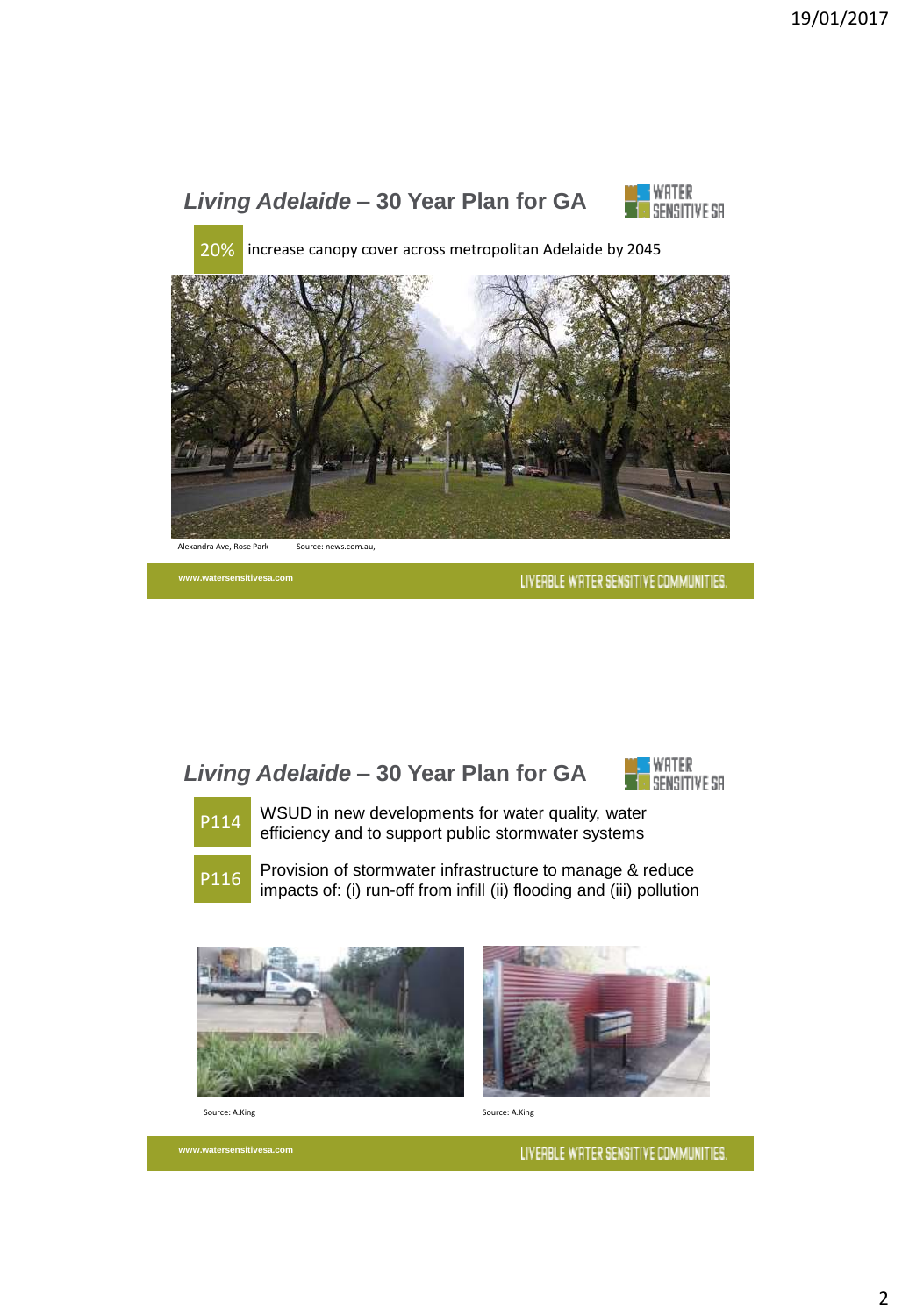# *Living Adelaide* **– 30 Year Plan for GA**



85% new housing stock from infill development



East Parkway, Northgate, Lightsview

**www.watersensitivesa.com**

Bowden Urban Village

LIVERBLE WRTER SENSITIVE COMMUNITIES.

### **Business as usual will deliver this…..**



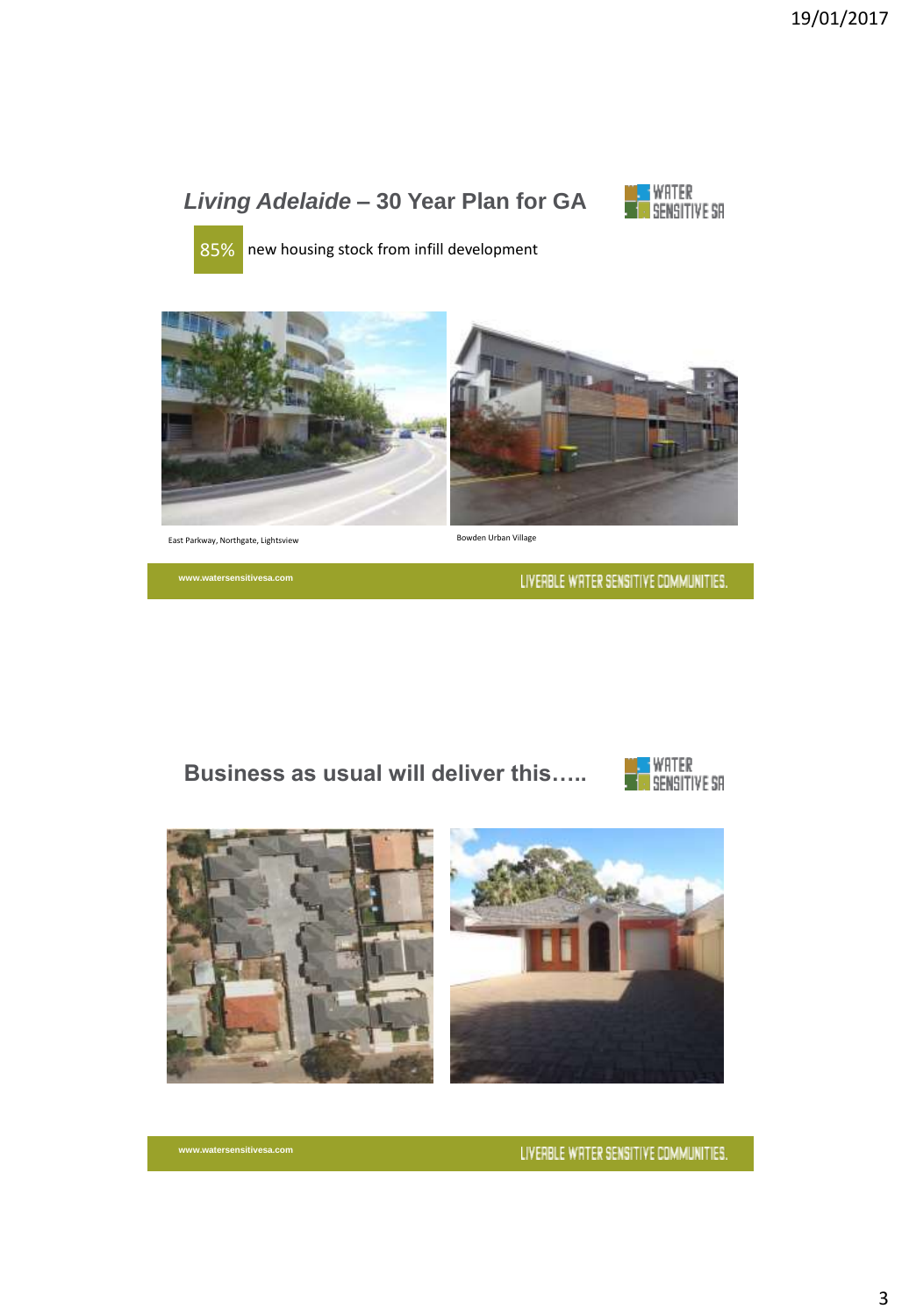

**www.watersensitivesa.com**

LIVERBLE WRTER SENSITIVE COMMUNITIES.

### **Our priority projects:**

PP1 - The case for water sensitive urban design – cost-benefit analysis

PP2 – life cycle cost analysis

PP3 – Deemed to comply guideline

PP4 – Online stormwater assessment tool for small-scale development

PP5 - MUSIC Guidelines for SA

PP6 – Review & update of WSUD technical manual

**www.watersensitivesa.com**





Angas Street, Adelaide adjacent SAPOL Photo: Water Sensitive SA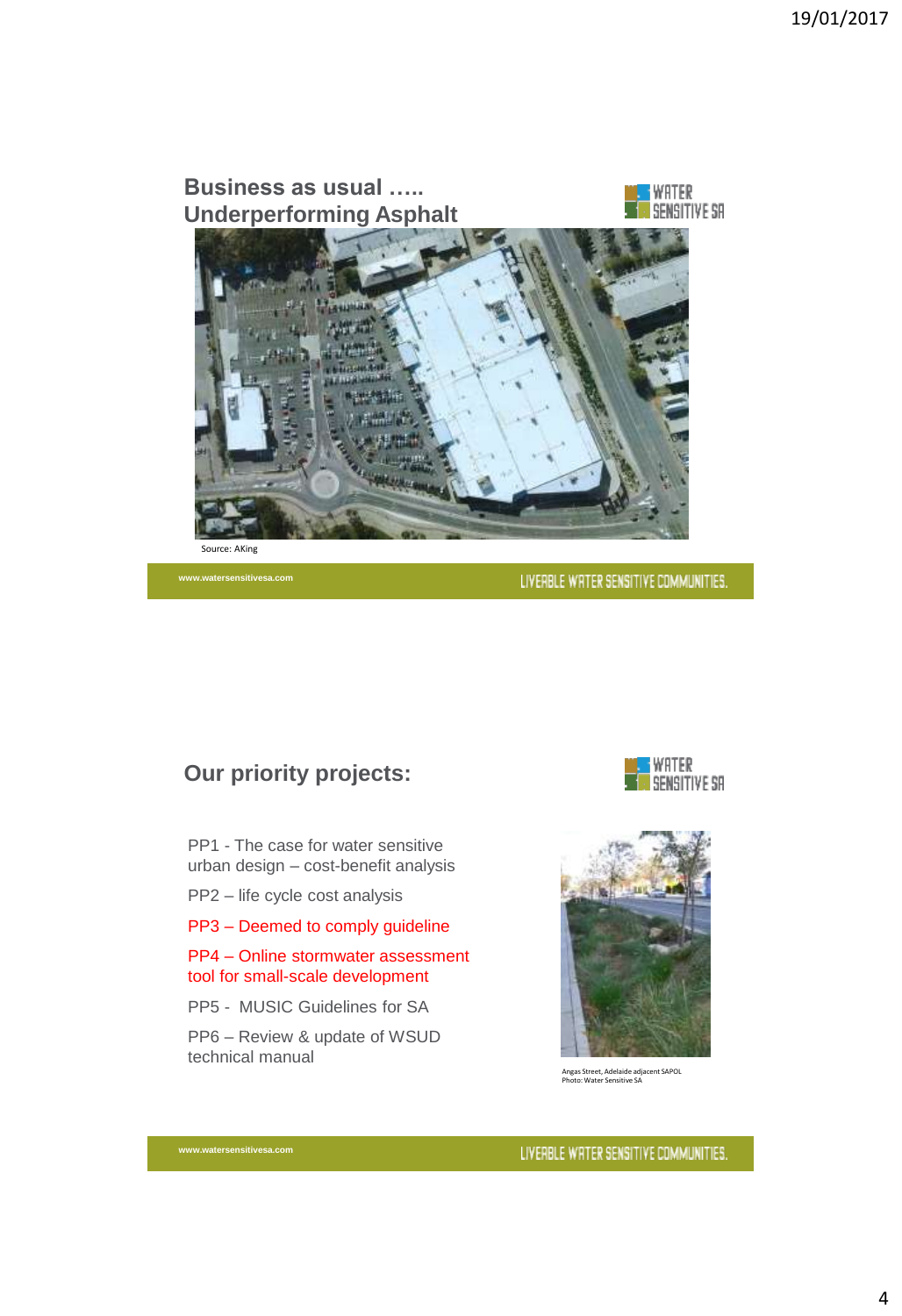# **Project Objective**



User friendly tool to assess the performance of the proposed WSUD elements of a development against the SA WSUD Policy to:

- **·** increase the efficiency of development application and approval processes
- achieve better outcomes for flood risk, stormwater quality, amenity and microclimate (where possible).



LIVERBLE WRTER SENSITIVE COMMUNITIES.

**www.watersensitivesa.com**

## **Definition of small-scale development**

Residential developments, including

- additions over 50m<sup>2</sup>
- single dwellings
- dual occupancies
- unit/townhouse developments excluding those that incorporate the creation of a public road
- apartment blocks

Commercial, industrial and institutional developments of up to 5,000m<sup>2</sup>





Source: A.King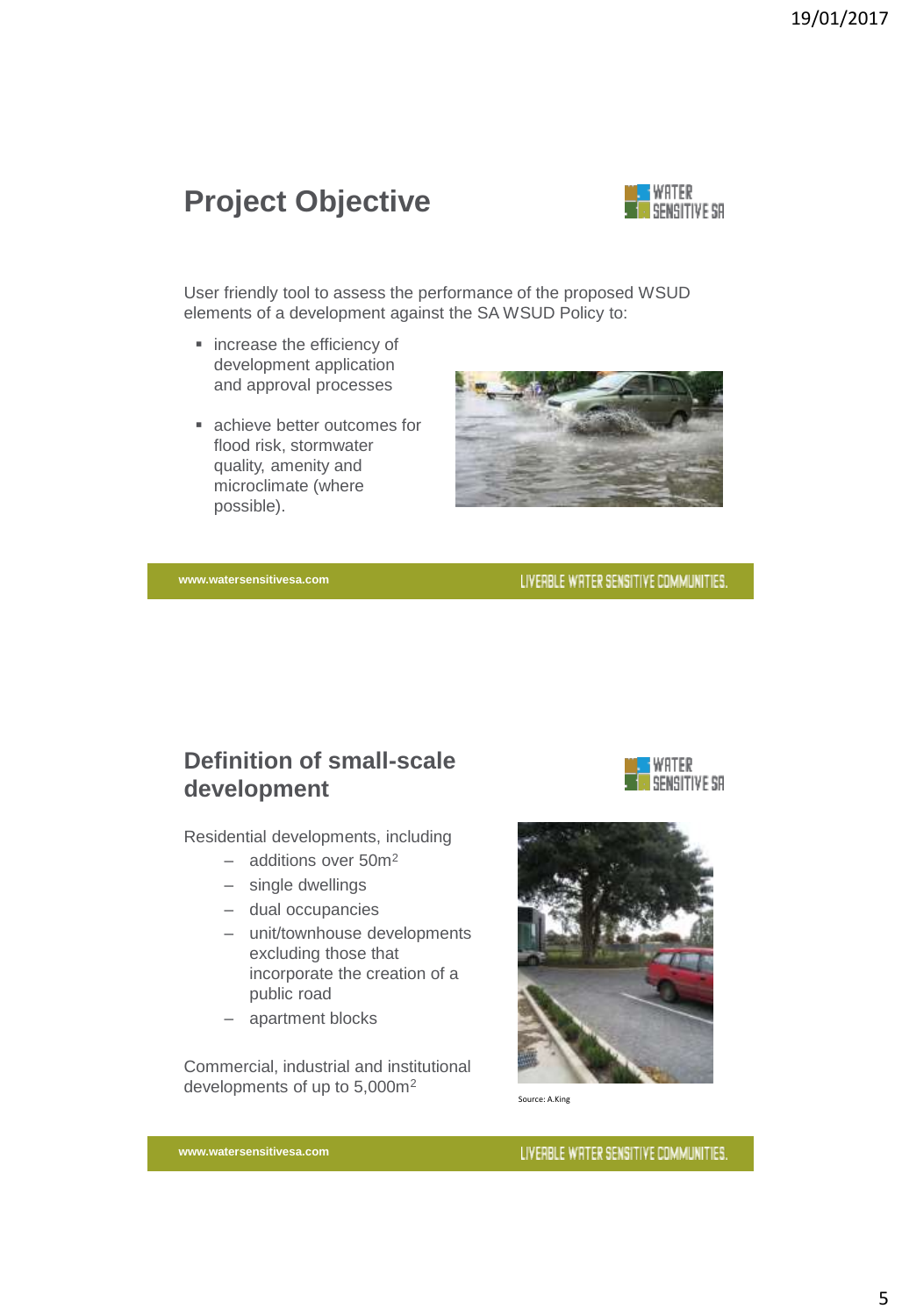# **SA WSUD Policy**



### Stormwater runoff quality







**www.watersensitivesa.com**

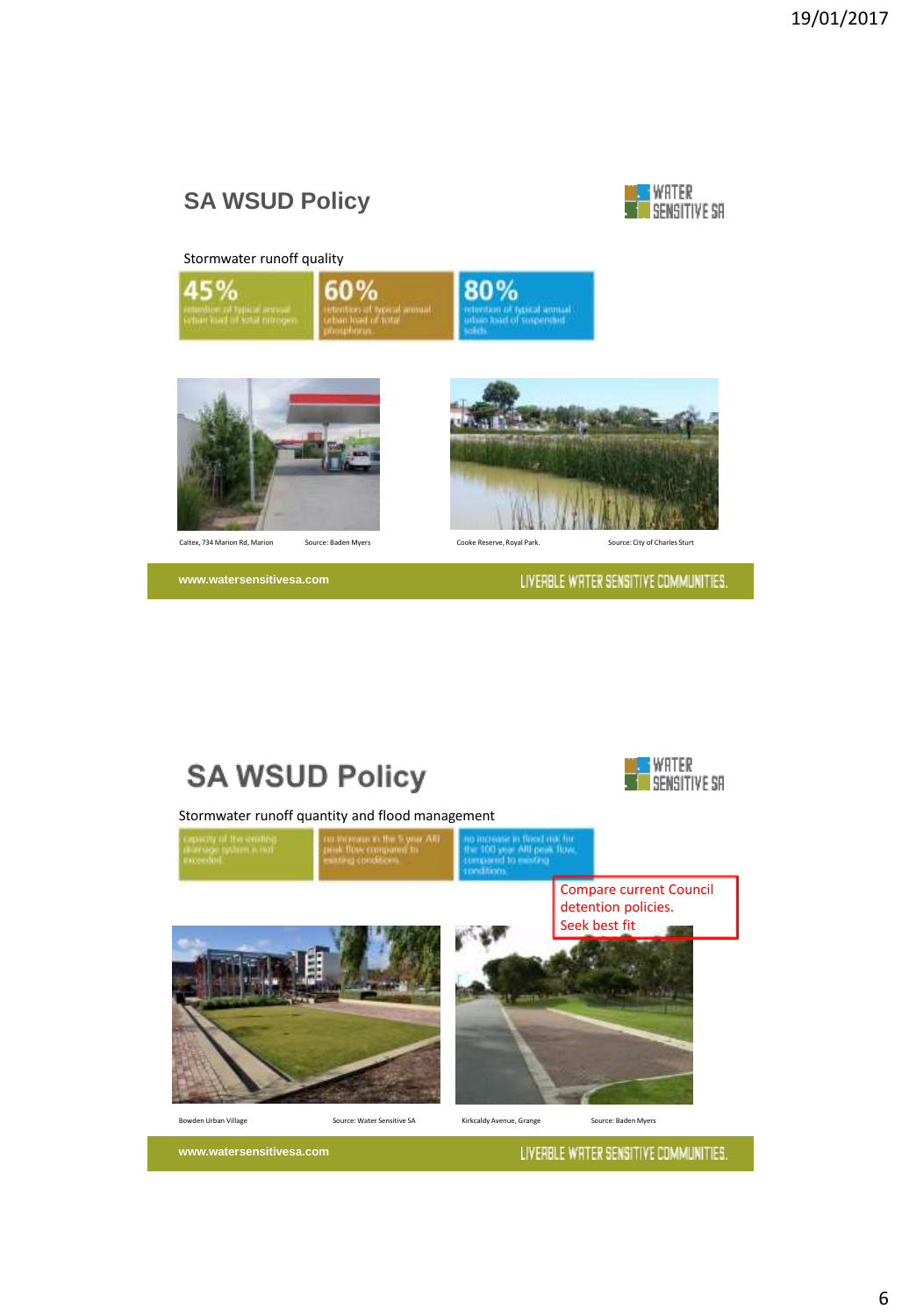### **WSUD elements able to be assessed**



- **n** onsite detention
- **netable 1** onsite retention and reuse of rainwater and stormwater on site
	- rainwater tanks
	- rain gardens
	- vegetated swales and buffer strips
	- direction of flow from impervious ground surfaces to landscaped areas.
- **reduced impervious areas** 
	- site coverage (up versus out)
	- **Permeable paving**
	- **qreen roofs**

**www.watersensitivesa.com**



Christie Walk, Green roof

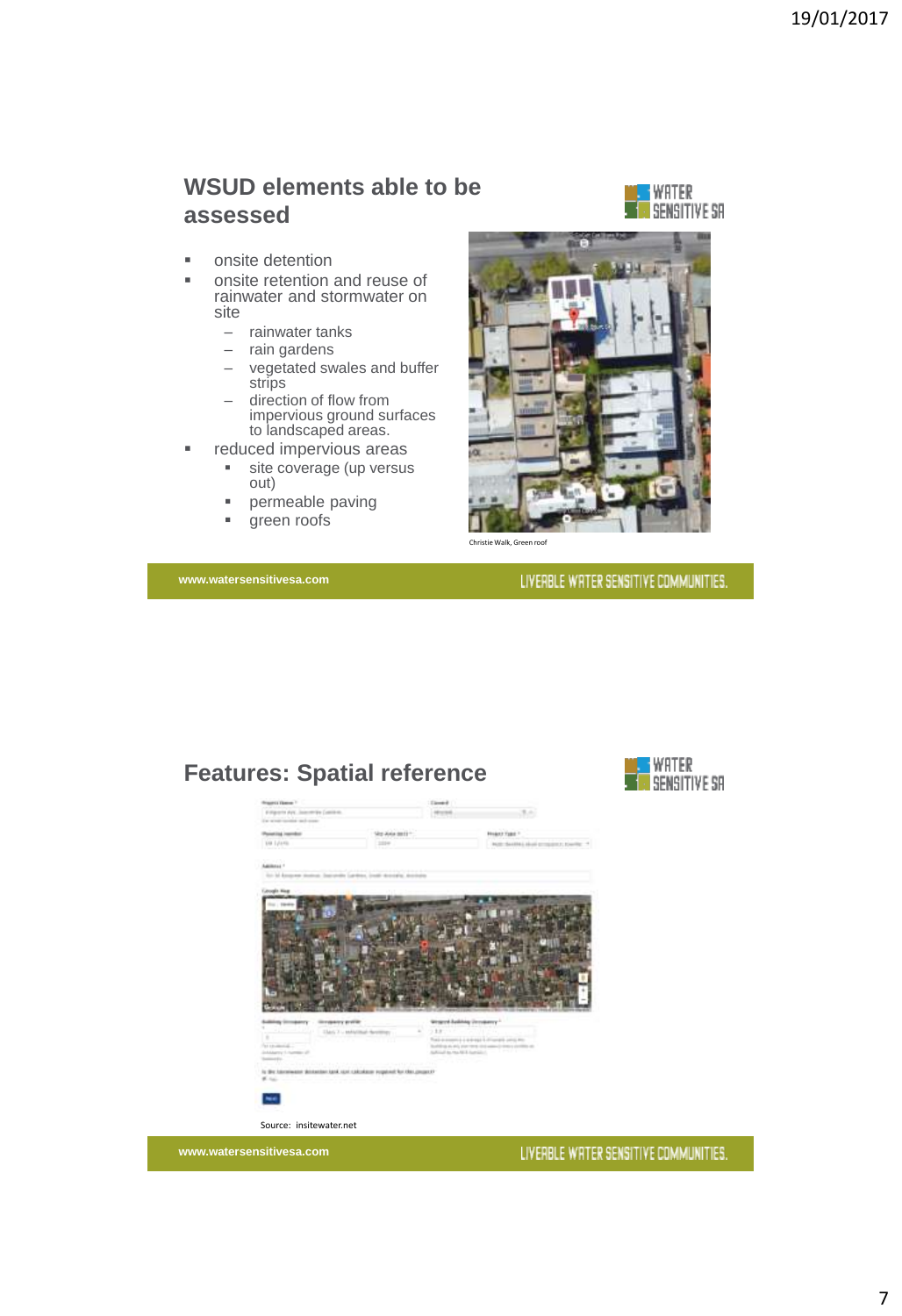## **Features: Water use demand**



| Water Efficiency WELS Ratings                                                |                                                  |                                      |                                                            |                                                          |                                               |    |
|------------------------------------------------------------------------------|--------------------------------------------------|--------------------------------------|------------------------------------------------------------|----------------------------------------------------------|-----------------------------------------------|----|
| Basic WELL year server                                                       |                                                  |                                      |                                                            | Olders, Taps WILL railing                                |                                               |    |
| THE R. P. LEWIS CO., LANSING MICH.<br><b>VIV-6</b><br>C 2114 WELLINGS<br>(a) |                                                  |                                      | or it line with hence                                      |                                                          |                                               | 15 |
| $+3$<br>Bacor Wome Dat LELL                                                  | 84 K.<br>and the control<br>Barra Barroma & D.O. |                                      | AA.AW                                                      | Entching The Westy Electrical                            | 14.49<br><b>Booker Tap Retriets &amp; Box</b> |    |
| Tollist Willi, rannup                                                        |                                                  |                                      |                                                            | timised WELS estimate                                    |                                               |    |
| $-430000011000$                                                              |                                                  | ٠                                    |                                                            | converted that a second in the chief of<br>ina Apoticida |                                               | ٠  |
| 1.18.07                                                                      | 11.80                                            |                                      | DOGEL                                                      |                                                          | 0.10                                          |    |
| Taylor Himst Roy (\$1.1)                                                     | Today Benedictural Editor<br>an between the      |                                      |                                                            | Direct Bank Line Std.<br>www.state.com                   | Street Remines & (\$17)<br>ator come 1000 a   |    |
| <b>Bach NETT Like rating</b>                                                 |                                                  |                                      |                                                            | Monroes MASS Star contract                               |                                               |    |
| $(1 + 1)$<br>Modia is 19340 Chelemanie and Galle                             |                                                  |                                      | armi Palm<br>Ether MELLI T. Like c = RD (meansurreacement) |                                                          |                                               |    |
| 11,39                                                                        | and the<br>11.10                                 |                                      | 3/6.10                                                     |                                                          | 19.13                                         |    |
| <b>Bark Report Follow Miller</b>                                             | <b>Bally Standinger (BL)</b>                     |                                      |                                                            | Streeted Mikedy Stre (Buy)                               | Down Baramark (b)                             |    |
| Mashing Machine WELD star keeps                                              |                                                  |                                      |                                                            | Elishwanher WEES start totaling                          |                                               |    |
| $+$ CTDI WILLIAMS                                                            |                                                  |                                      | 1 T BW MILLINGA                                            |                                                          |                                               |    |
| 14.35                                                                        | <b>RR. PD</b>                                    |                                      | 1.10                                                       |                                                          | 14.79                                         |    |
| Shanking W Water Cat (61)                                                    | Washing M @anahangel, DGC                        |                                      | Homestern Reporter Inc.                                    |                                                          | Division kky Ekschingen (61)                  |    |
| Water Results                                                                |                                                  |                                      |                                                            |                                                          |                                               |    |
| interested Martet Dennand<br>Oct./project-                                   | Blockhousek Water List:<br><b>GREZWING</b>       | Water Sasked from:<br>officerniy Oui |                                                            | Waren's Sarahas Frank<br><b>«Elkiency (kt.) mart</b>     | internal water demand:<br>(L)Person/Listo     |    |
| 16.6.4                                                                       | 161.7                                            | 331.81                               | $\sim$                                                     | $-14.15$                                                 | $+01.3$                                       |    |

Source: insitewater.net

**www.watersensitivesa.com**

### LIVERBLE WRTER SENSITIVE COMMUNITIES.

# **Features: Retention & detention storage**



| <b>Location 1</b><br>$11 +$<br>Adabaide                                                                                                                      | <b>Illustritural: Violusine 11.1</b><br>and all control in the factory<br>00000 | Commercial cool area<br>0.01<br>wa                    | First Bash device B3                                                                                           | <b>Tient freeboard ILV</b><br><b>Column 21 Inch</b><br>10086                                                           |
|--------------------------------------------------------------------------------------------------------------------------------------------------------------|---------------------------------------------------------------------------------|-------------------------------------------------------|----------------------------------------------------------------------------------------------------------------|------------------------------------------------------------------------------------------------------------------------|
| Automatically known<br>candid and treasurer<br>demanded the school stills.<br>Contact at Fore would<br>does not his neity achilelents?<br>ways to this list. | Tussi colone at senso.<br>or like                                               | 1100<br>Total of tent week<br>concession in the bell. | Enter the industry of first<br>Busin Marten (d Edshal -<br>and introductions of a final<br>diversal installate | Eugen II Museu as peur<br>production and folio insigned<br>basis capacient for maker-<br><b>Balancian Arder</b>        |
| Rainwater Connections<br>Took boom) if reinwater is connected                                                                                                |                                                                                 | Rainwater calculator                                  |                                                                                                                | chick "calculate" for turn the stally weeks calculated - stres over a black take balance around the contra 20 years of |
| <b>#</b> Take<br>W Launty                                                                                                                                    |                                                                                 | said tiefen                                           |                                                                                                                |                                                                                                                        |
| Tarik *                                                                                                                                                      | % of apartments or occupants connected to:                                      | Calvator<br><b>Rainfall total per</b>                 | <b>NOTE AND A SUPPORT OF</b><br>irregation total per                                                           | atteidischaf ein untertrete.<br>ked meet total per                                                                     |
| <b>NERA</b>                                                                                                                                                  |                                                                                 | анные (ние)                                           | GENVANN DOUGLE                                                                                                 | atmospheric distantials and at-                                                                                        |
| Defects is 100 - all bushing toriats and taxedress<br>instructied to the tests.<br><sup>13</sup> Importer                                                    |                                                                                 | 543.8<br>.                                            | 821.14<br>vesn                                                                                                 | 116290<br>UNICO 1                                                                                                      |
| traggard-garden area<br>10421                                                                                                                                | <b>Citizer nurmeator unes</b><br>0.4880                                         |                                                       |                                                                                                                |                                                                                                                        |
| $^{11}$                                                                                                                                                      | <b>GASH WAY</b><br>O.                                                           |                                                       |                                                                                                                |                                                                                                                        |
| Aska of packet no be<br>it Figurezh dia Wie Veret.                                                                                                           | Liste any other<br>COORETAGE TWINNERS<br>Wernston In Links                      |                                                       |                                                                                                                |                                                                                                                        |
|                                                                                                                                                              | Source: insitewater.net                                                         |                                                       |                                                                                                                |                                                                                                                        |

**www.watersensitivesa.com**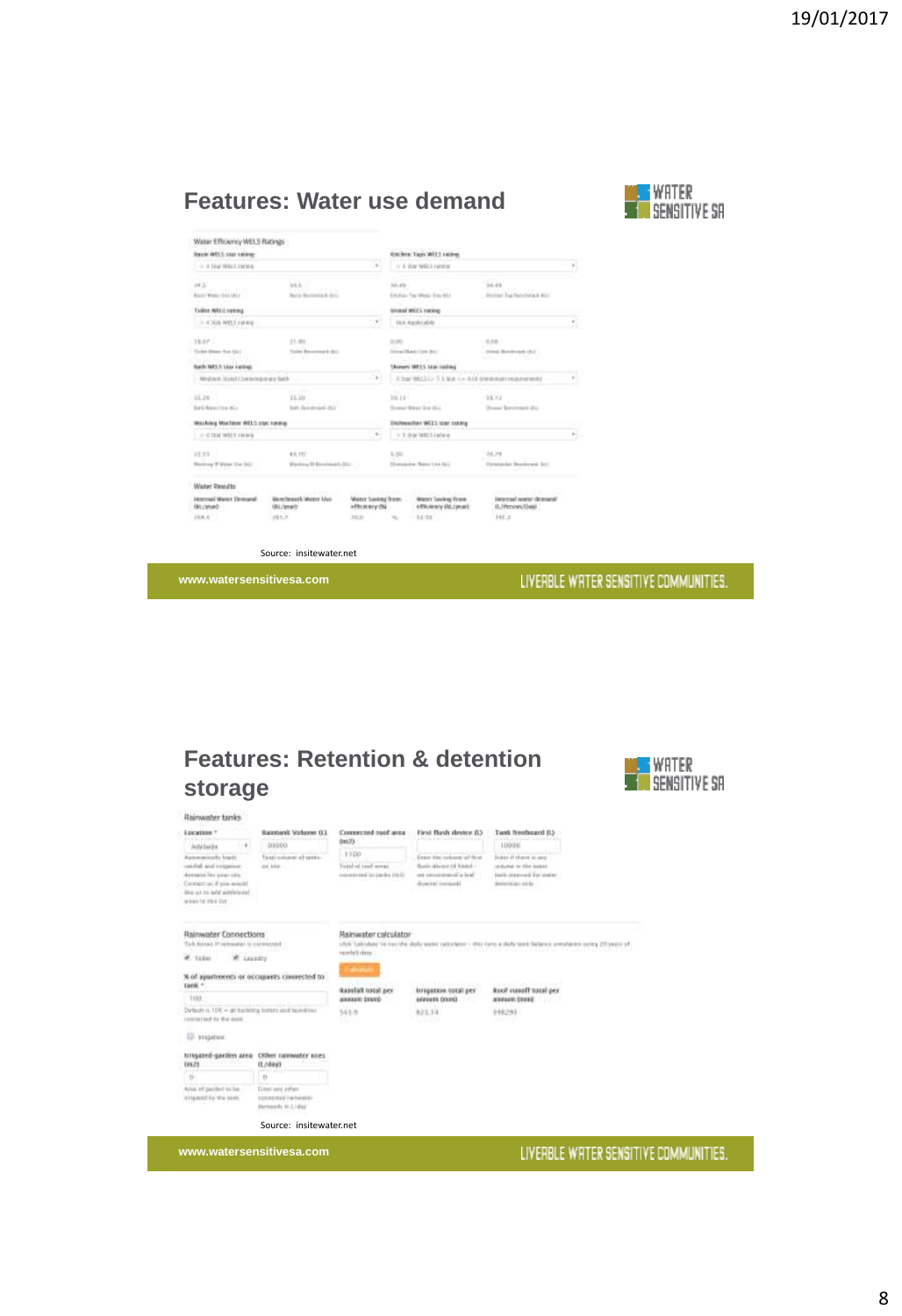### **Features: Total water use and tank overflows**



Raimwater tank results Water savings from tank (kt)

 $(0.0)$ 

This project passes the minimum water saving target

Water Tank Reliability % 100.0 lind use demand met by the taskincrease rank size or connected roof<br>need to improve reliability

### **Boof Runoff (kt)**

398.1 Water saptured by the rest which is matatic to the sourcized.

#### Total water saving (efficiency + tank) ist.  $92.8$

#### Overflow (kt)  $356.2$

 $51.0$ Water Bawing from the mid that is not med or camerd by the task.

Total water saving (efficiency + tank) %

 $15.5 -$ Majmum Target > 25%, Best Framine<br>  $\times$  40%, Excellent > 65%

#### Overflow %

Suit met namit flagging to stammater  $\eta$  (form  $-$  increase tank water decrease)<br>and recrease tank was to verises. merifian

Source: insitewater.net

h.

**www.watersensitivesa.com**

### LIVERBLE WRTER SENSITIVE COMMUNITIES.



**www.watersensitivesa.com**

### LIVERBLE WRTER SENSITIVE COMMUNITIES.

9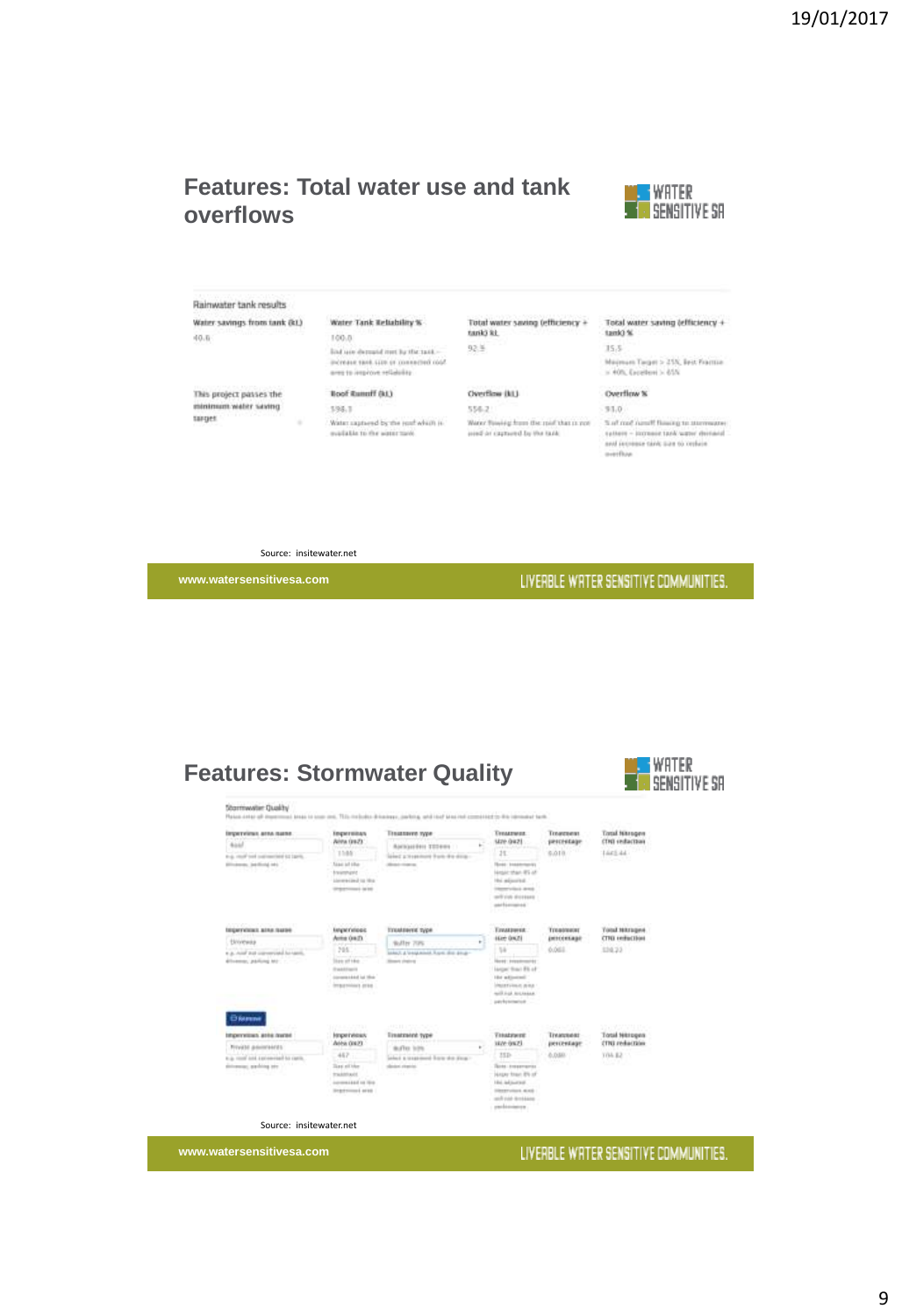## **Features: Pollutant reduction relative to targets**



Rainwater Tank storm water quality

| Water Tank Runoff<br>reduction (%)                                 | Rainwater<br>Tank(s) Total |  |  |
|--------------------------------------------------------------------|----------------------------|--|--|
| 7.0                                                                | Nitrogen (TN)<br>reduction |  |  |
| Total stormwater<br>volume reduction from<br>water tank diversion. | 171.1<br>na arteol         |  |  |

Rainwater Tank(s) Total ogen (TN) Solids (TSS) reduction  $96,3$ 

#### Stormwater quality

**Total Impervious Area** 

#### 3372.0

Roof connected to Rainwater  $Tank + other\ impervious$ arras

reduction  $30.3$ TN target is 45% retention of typical urban annual load

Total Nitrogen (TN) %

#### Suspended Solids (TSS) % reduction

 $39.7$ 

Suspended Solids target is 80% retention of typical urban annual load

Source: insitewater.net

**www.watersensitivesa.com**

### LIVERBLE WRTER SENSITIVE COMMUNITIES.

## **Features: Detention calculator**

**Distance's Longitude** 



#### Detention Calculator - Site analysis and Permissible Site Discharge (PSD)

Professor Lancauser - and at marginal and Permissioner and between the property and The lastice is based at a reached redded intend method.<br>Backleter - dis suites provides a complex reducement and the goldenery design acqu

| $-35.0190680999999$                                                                                                                                                                     | 13854369029999998 |                                                                                                                                                                             |  |                                                          |  |  |
|-----------------------------------------------------------------------------------------------------------------------------------------------------------------------------------------|-------------------|-----------------------------------------------------------------------------------------------------------------------------------------------------------------------------|--|----------------------------------------------------------|--|--|
| tsat lettere three Coopie Map on<br>page 11                                                                                                                                             | pape 11           | Pour forestate (Vert Congls Wap be                                                                                                                                          |  |                                                          |  |  |
| I hour Ramfall depth for a TOK-AEP storm<br>1-1 m 10 ARB                                                                                                                                |                   | Total Site Area (A in hectares)<br>8.5284                                                                                                                                   |  | Post development total<br>Impervious area on bectares)   |  |  |
| 17.6                                                                                                                                                                                    |                   |                                                                                                                                                                             |  | 0.0572                                                   |  |  |
| 3 hour diverties teams with a 10% ADP (=1 m 10 year.<br>ARI for your Chancel area for a custom as reare<br>refined location, data is available from the Bureau of<br><b>Uirtumidage</b> |                   |                                                                                                                                                                             |  |                                                          |  |  |
| Enter Base case (pre-<br>development) fraction<br>Impervious (ratitu)                                                                                                                   |                   | https://www.arcontent.com/arcontent/<br>Base case (pre-development)<br>design storm<br>10% At F = 1 m 10 ARI - th<br>cells) to page local dominate authority.<br>postakines |  | Base case napoli coefficient<br>1999 HAYA BARA<br>0.4025 |  |  |
| 0.95<br>darlands = 0.25 pe 0.4 - talke no hone?<br>drawing authority publishers.                                                                                                        |                   |                                                                                                                                                                             |  |                                                          |  |  |

**www.watersensitivesa.com**

Director Co. Lawrence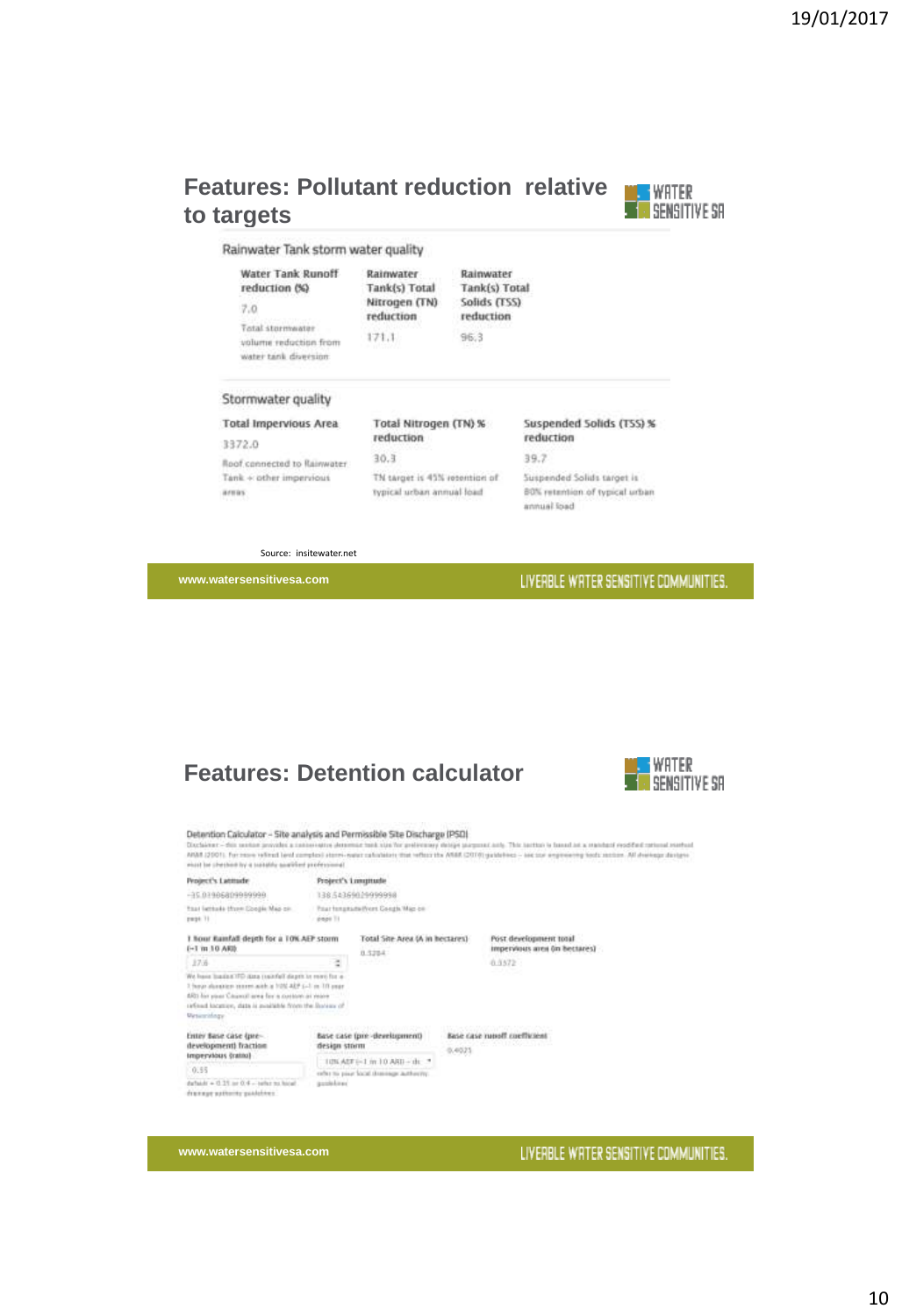# **Deliverables**

**Stage 1 Comparison of current Council engineering requirements**

- **•** Detention scenario analysis report
- Consultation Report regarding support for nominated "best fit" design criteria

### **Stage 2 Stormwater assessment tool and Guideline for Greater Adelaide**

- Determine water quality modelling methodology
- Stormwater assessment tool
- Guideline including deemed to comply options
- **Stage 3 Online interface for Stormwater Assessment tool & user manual**

**www.watersensitivesa.com**

WATER SENSITIVE SR



The 100m2 house Source: Levesque & Derrick Architects, lada.com.au

LIVERBLE WRTER SENSITIVE COMMUNITIES.

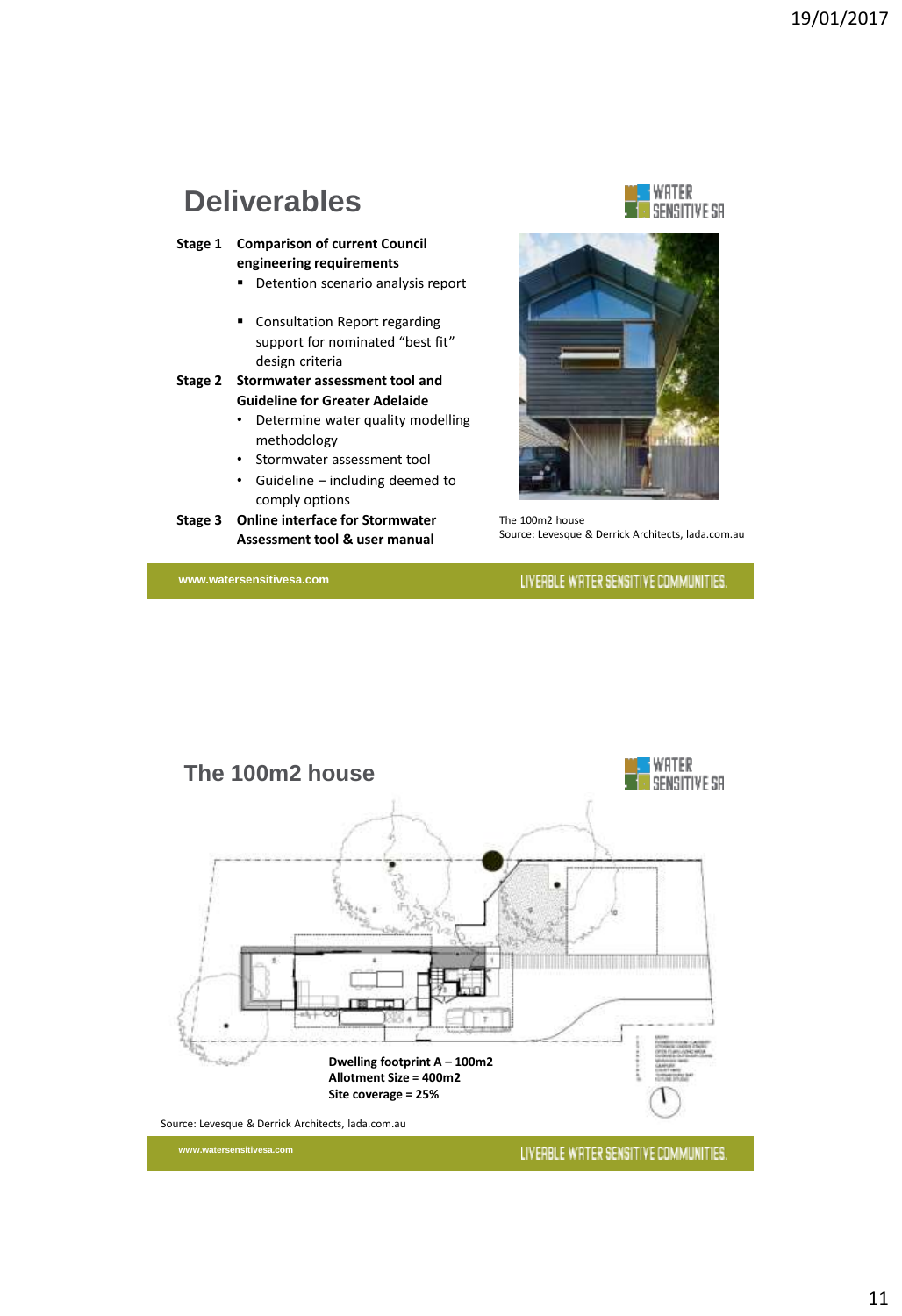## **The 100m2 house**





Source: Levesque & Derrick Architects, lada.com.au

**www.watersensitivesa.com**

LIVERBLE WRTER SENSITIVE COMMUNITIES.



Source: www.marshalls.co.uk



**www.watersensitivesa.com**





Source: Baden Myers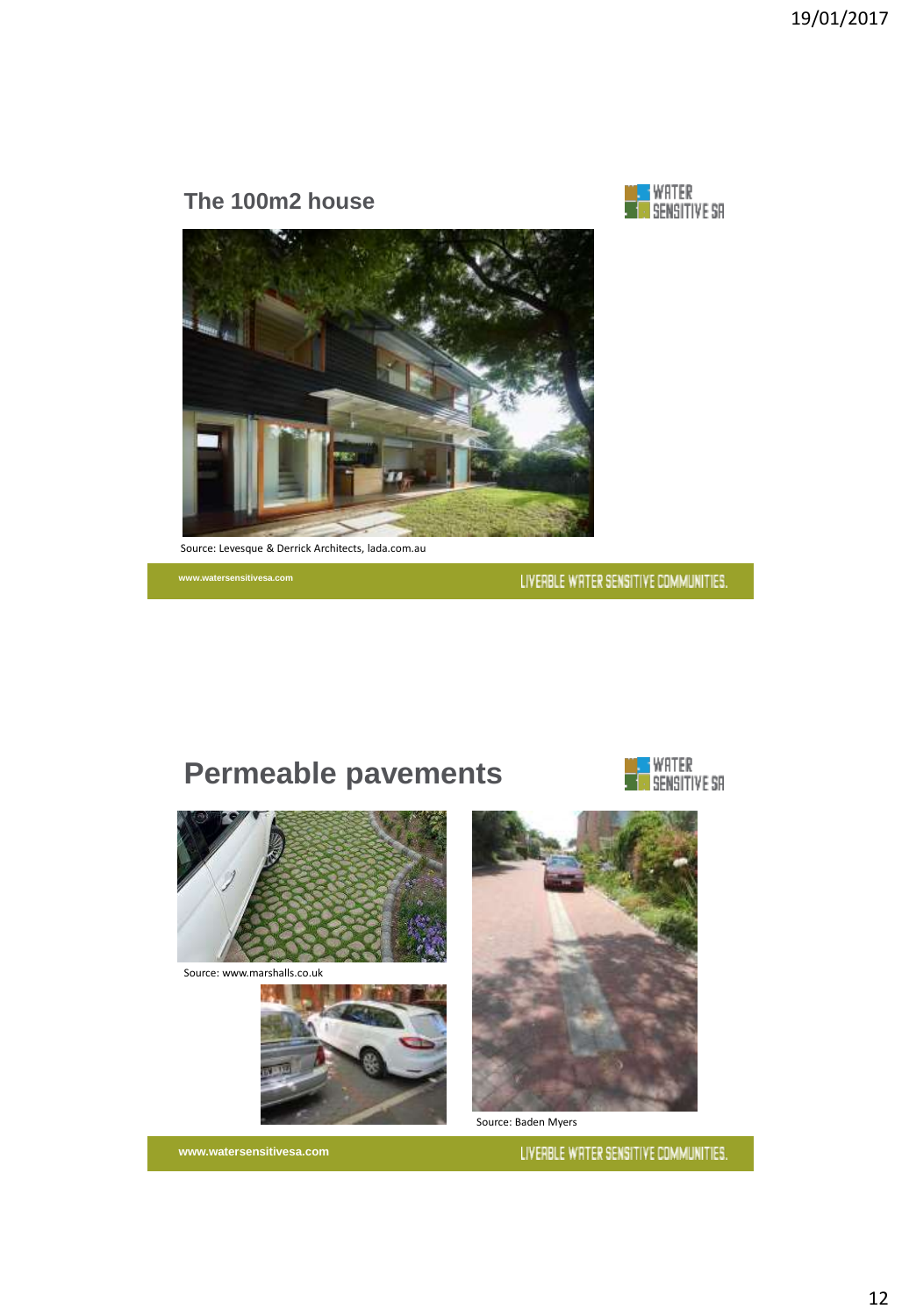

## **The Gen Y Demonstration Housing Project**





Designed by David Barr Architect, Image: Robert Frith

**www.watersensitivesa.com**